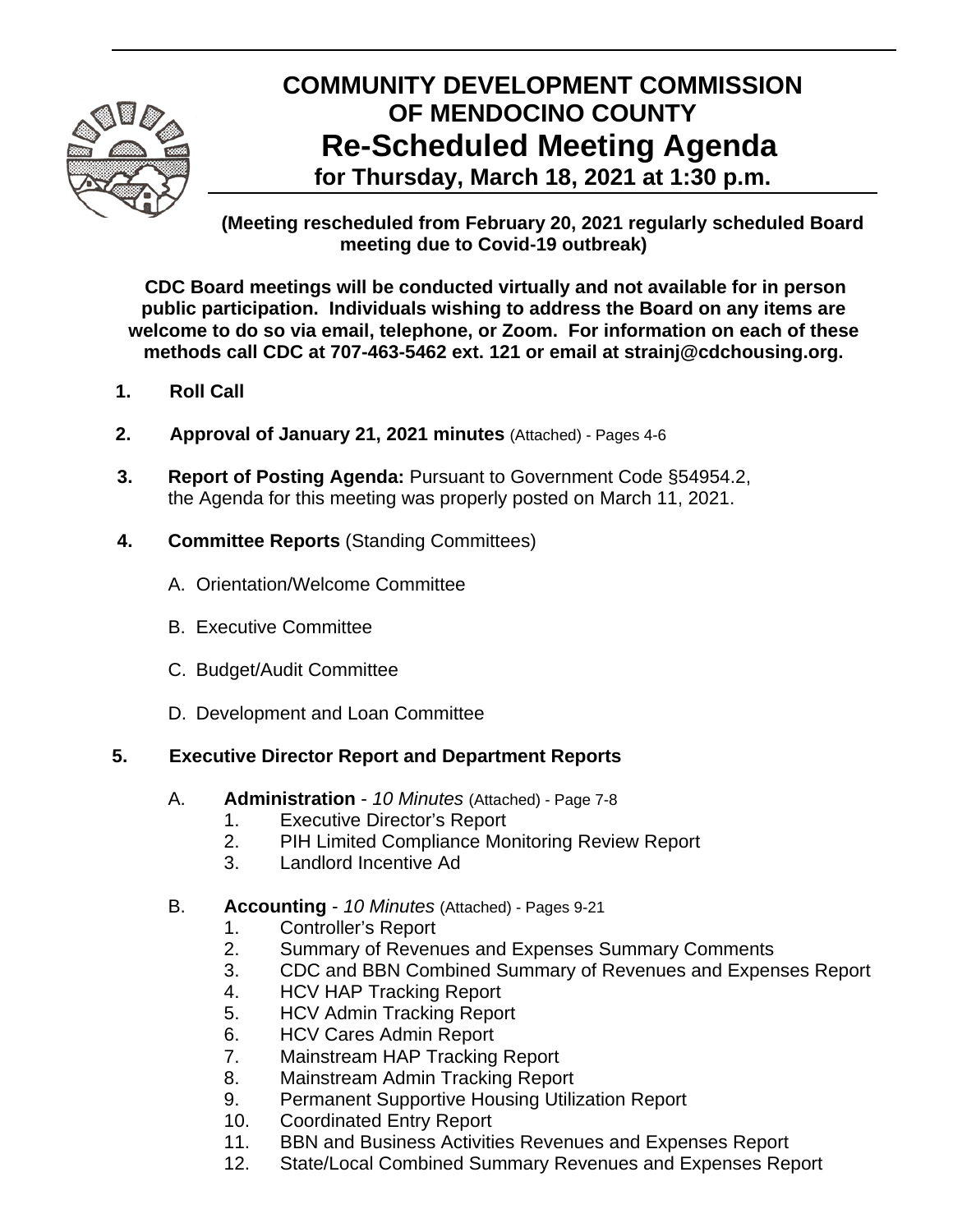- C. **Development and Sustainability** *10 Minutes* (Attached) Pages 22-24
	- 1. Development & Sustainability Department Report
	- 2. Work Order Analysis by Completion Month Report
- D. **Housing** *15 Minutes* (Attached) *-* Pages 25-29
	- 1. Housing Manager's Report
	- 2. Housing Quality Inspection Report
	- 3. Occupancy Status Report
	- 4. Agency Owned Report
- **6. Announcements**  None
- **7. Board Correspondence**  None
- **8. Media/Information**  None
- **9. Unfinished Business**  None
- **10. Board Comments to Staff**  None
- **11. New Business** *-15 Minutes* 
	- A. **Discussion and Possible Action Regarding Adoption of Resolution #2034-21 Approving Work from Home Policy** Pages 30-33
	- B. **Discussion and Possible Action Regarding Resolution #2035-21 Adopting the Disposition Policy** - Pages 34-37
	- C. **Discussion and Possible Action Regarding Resolution #2036-21 Adopting the Debt Collection Policy** - Pages 38-40
	- D. **Discussion and Possible Action Regarding Resolution #2037-21 Adopting the Salary Schedule Effective March 18, 2021** - Pages 41-44
	- E. **Discussion and Possible Action Regarding Committee Assignments and Composition** - Pages 45
- **12. Public Expression**
- **13. Adjournment**